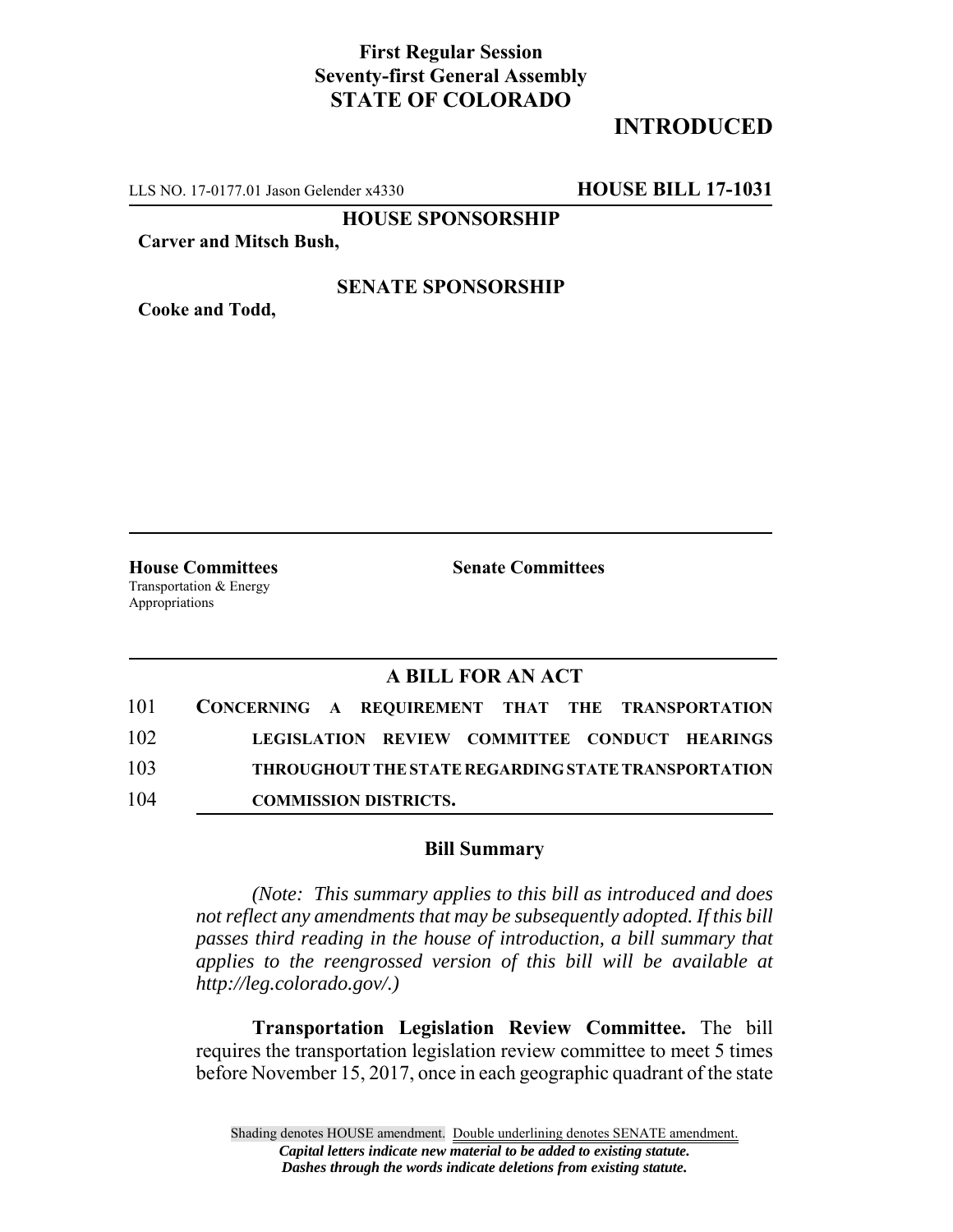and once in the Denver metropolitan area, to:

- Make available to meeting attendees the 2016 research study of changes to the state transportation commission districts (districts) since the boundaries of the districts were last redrawn in 1991, prepared by legislative council staff with the cooperation of the department of transportation as required by House Bill 16-1031; and
- ! Offer opportunities to members of the public to express their opinions regarding the districts or the research study and offer comments and suggestions regarding whether the districts should be modified.

The committee may consider the availability of remote testimony, and a public hearing conducted by remote testimony for the purpose of obtaining testimony from a single geographic quadrant of the state or from the Denver metropolitan area may count toward the requirements of the bill.

1 *Be it enacted by the General Assembly of the State of Colorado:*

2 **SECTION 1.** In Colorado Revised Statutes, **amend** 43-1-124 as 3 follows:

 **43-1-124. Study of transportation commission districts.** (1) No later than August 1, 2016, legislative council staff, with the cooperation of the department, shall prepare and present to the transportation legislation review committee a research study of the commission districts established in section 43-1-106 (2). The study must document changes since the last time the general assembly modified the number and boundaries of the commission districts, including changes in population, number of lane miles, and annual vehicle miles traveled for each of the districts and must take into account existing county and municipal boundaries, regional transportation authorities and districts, and transportation planning regions.

15 (2) NO LATER THAN NOVEMBER 15, 2017, THE TRANSPORTATION 16 LEGISLATION REVIEW COMMITTEE SHALL HOLD FIVE HEARINGS, ONE IN